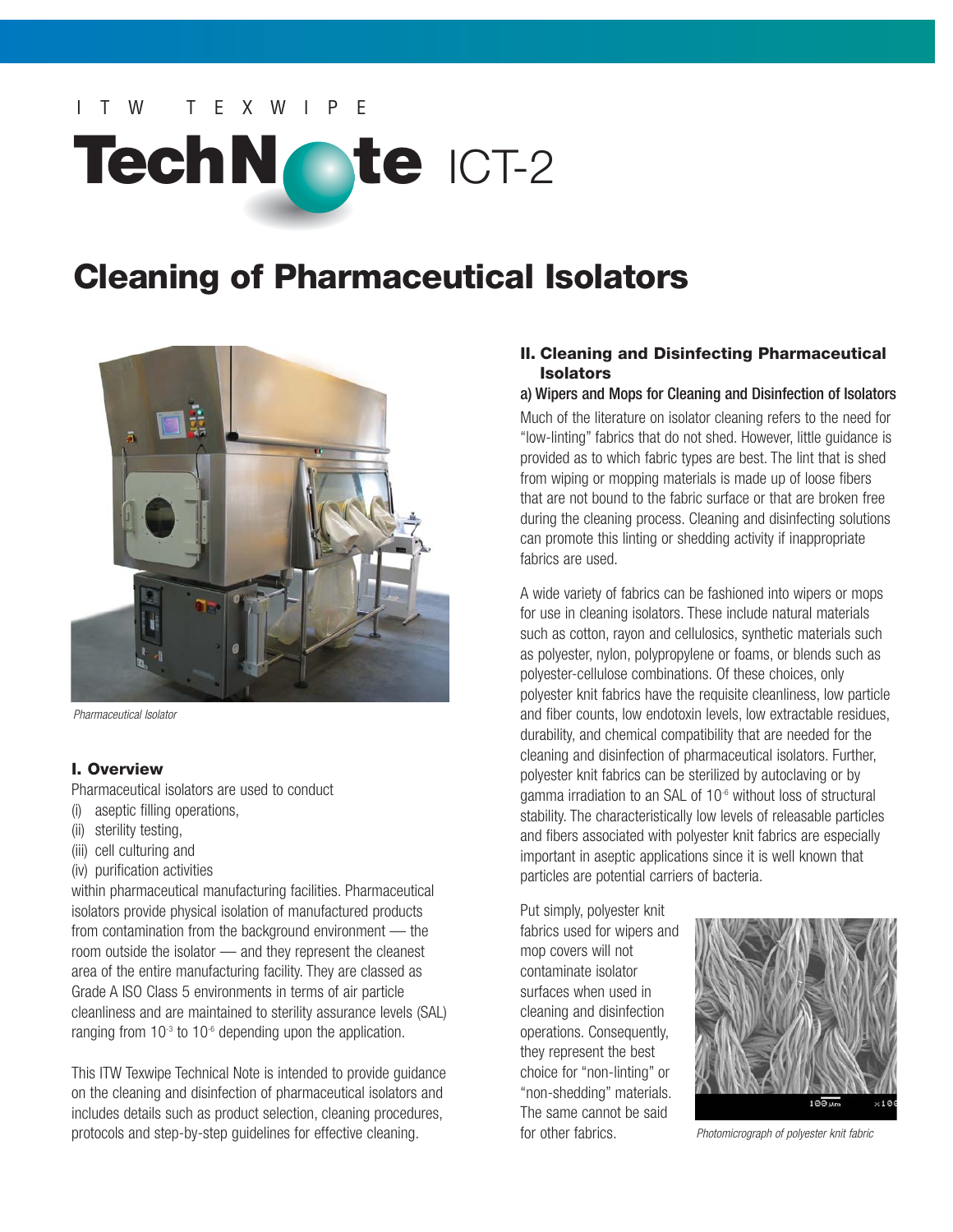Sterile polyester knit wipers are used during production to clean up spills, wipe down gloves (when wetted with sterile 70% isopropyl alcohol (IPA<sup>1</sup>)), or to provide clean work surfaces. These wipers can be wetted with

- (i) detergents to clean the isolator,
- (ii) deionized water or 70% IPA to remove cleaning agent residues,
- (iii) disinfecting agents to disinfect the isolator and

(iv)deionized water or 70% IPA to remove disinfectant residues.

Pre-wetted sterile wipers, containing 70% IPA are also available for these activities.

# b) Frequency

Good contamination control practice would suggest that isolators and associated transfer devices be cleaned and disinfected after a production campaign<sup>2</sup> has been concluded (referred to here as "post cleaning" which includes disinfection) and again before a new production campaign is begun (referred to here as "precleaning" which also includes disinfection). This will avoid cross contamination. If the isolator has not been opened after "post cleaning" and if a new manufacturing campaign starts within a short time (say one hour) after "post cleaning", then an additional "pre-cleaning" step may be unnecessary. In that case, a surface sanitization of the isolator interior with sterile wipers and/or mops wetted with sterile 70% IPA may be sufficient to ready the isolator for production. Decisions on cleaning/disinfecting frequency and procedures are the province of the Quality Supervisor.

# c) Cleaning and Disinfecting Specifics

Since the isolator is most often cleaned and disinfected while closed, to maintain the sterility of the isolator, sterile cleaning and disinfecting consumables — wipers, pre-wetted wipers, mops, cleaning/disinfecting agents, water, 70% IPA, etc. must be introduced through an appropriate transfer device. Even if a facility's standard operating procedure (SOP) calls for the isolator to be opened for cleaning and disinfection, the use of sterile wipers and pre-wetted wipers is recommended, since they can be introduced into the isolator for *in situ* cleaning needs. This also eliminates the confusion of having both sterile and non-sterile wipers on hand and eliminates the need to sterilize wipers prior to use within the isolator.

The usual sequence for cleaning and disinfection includes a cleaning step, a rinsing step, a disinfecting step, another rinsing step and if needed, a gaseous sterilization step and a cleaning validation step. As a side note, wipers can be used to wipe down any hard surface articles that are introduced into the transfer device for use within the isolator. This will remove surface contaminants that might otherwise compromise disinfection or sporicidal treatments.

# (i) Cleaning

To ensure that each production run will be conducted in a pristine environment, it is necessary to clean the isolator to remove any residues and soils produced from the prior run. These contaminants, if not removed, would otherwise unnecessarily consume disinfectant and mitigate its application.

Typically, small flat surface mops known as isolator cleaning tools (Figure 1), wipers, swabs and detergents are most commonly employed for these cleaning applications. Detergent selection is based on the type of soil to be removed. Also, cleaning mechanism factors such as wetting, dissolution, oxidation, hydrolysis, enzyme action, emulsification, deflocculation, sequestration, saponification and rinseability can all be important in determining which detergent to use. The detergent is applied to the surface in the manner described in Section V "Optimum Cleaning Procedures" — using quarter-folded wipers with linear overlapping strokes, wiping from clean areas to dirty, renewing the wiper surface after each stroke. Wipers are used for all surfaces within arm's reach. Isolator cleaning tools are used for surfaces beyond arm's reach.



Figure 1. Isolator cleaning tool in use

Detergents also have the benefit of reducing the bioburden level on the surface; this lessens the task somewhat for the subsequent disinfection step.

# (ii) Rinsing Following Cleaning

After cleaning, detergent residues are removed from the surfaces with wipers or mops that have been wetted with sterile deionized water or sterile 70% IPA. This will ensure that disinfectants have the opportunity to contact bare surfaces. Surfaces are considered clean when devoid of visible surface contaminants. Verify visually that the last wiper used to wipe down the surface is also devoid of visible residues.

<sup>&</sup>lt;sup>1</sup> All IPA solutions described here are assumed to be 70% IPA /30% water (v/v), where the "water" is either water for injection (WFI) or deionized water (DIW). Before IPA solutions are used for cleaning, rinsing or sanitizing isolator surfaces, ensure that the materials of construction in the isolator will withstand repeated exposure to IPA. Some transparent materials, e.g. polycarbonates, may cloud over or crack when exposed to IPA.

<sup>&</sup>lt;sup>2</sup>A production campaign is considered a session in which multiple products of the same type are manufactured.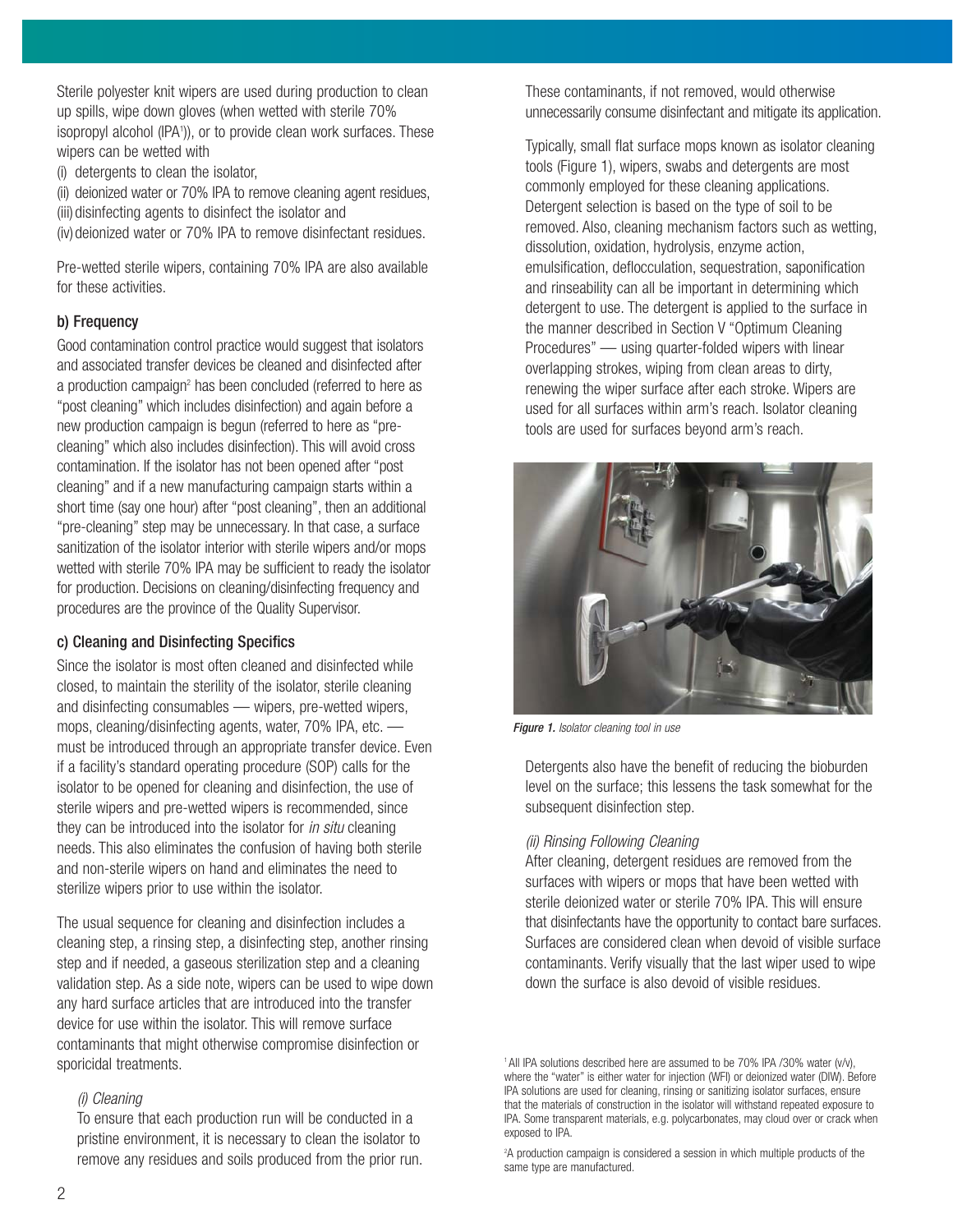#### (iii) Disinfection

The same procedures are followed for disinfection, except that liquid disinfecting agents are substituted for detergents. Disinfecting agents can include phenolics and quaternary ammonium compounds<sup>3</sup> ("quats"). Aqueous mixtures of IPA will provide some measure of disinfection, but they are ineffective against spores. Occasionally, liquid sterilants such as sodium hypochlorite (bleach), peracetic acid and hydrogen peroxide will be substituted for disinfectants when sporicidal activity is needed. These sterilants can be corrosive to surfaces and are therefore used intermittently. Again, isolator cleaning tools and wipers are used as described Section (i).

#### (iv) Rinsing Following Disinfection

The same procedure is followed here as in Section (ii). Disinfecting agent residues are wiped from the surface with wipers or isolator cleaning tools that have been wetted with sterile deionized water or sterile 70% IPA. This will eliminate the buildup of residue deposits that become difficult to remove in subsequent cleaning operations, and that will cause staining of work surfaces.

#### v) Gaseous Sterilization

Once the cleaning and disinfection steps are completed, if required, the isolator can be sterilized, with a suitable sterilant such as Vaporized Hydrogen Peroxide (VHP).

#### vi) Cleaning Validation

Surface sampling with swabs to verify the absence of cleaning and disinfecting agents may be required after step (iv). See ITW Texwipe's publications on cleaning validation<sup>4</sup> (Figure 2) and the ITW Texwipe Swabbing Guide (Figure 3) for additional details.



**Figure 2.** ITW Texwipe publications on cleaning validation

This constitutes the "post clean" described in the Cleaning Frequency Section. An identical series of steps would be followed for a "pre clean" operation, except that if surfaces have not been contaminated since the "post clean", only disinfection, rinsing and perhaps gaseous sterilization may be needed. Again, the Quality Supervisor determines what cleaning and disinfecting steps are required for any given circumstance.



Figure 3. Swabbing Guide Swabbing Guide posters are available on our website at www.texwipe.com

<sup>2</sup>Use phenolics or quats, never both together.

<sup>3</sup>K Miscioscio, "Choosing the Correct Swab for Cleaning Validation," CleanRooms (Pharmaceutical Supplement), January 1997.

DW Cooper, "Using Swabs for Cleaning Validation: A Review," Special Report on Cleaning Validation, 1997.

DW Cooper, K Miscioscio, S Weitzel, "How Clean is Clean? Sampling Techniques and Issues for Cleaning," Pharmaceutical Formulation & Quality, July/August 1999. H. Siegerman, M. Strauss and W. Hollands, "How to Succeed in the Search for Nothing: Effective Swabbing Techniques for Cleaning Validation," Steril Technik, Volume 1, 2006.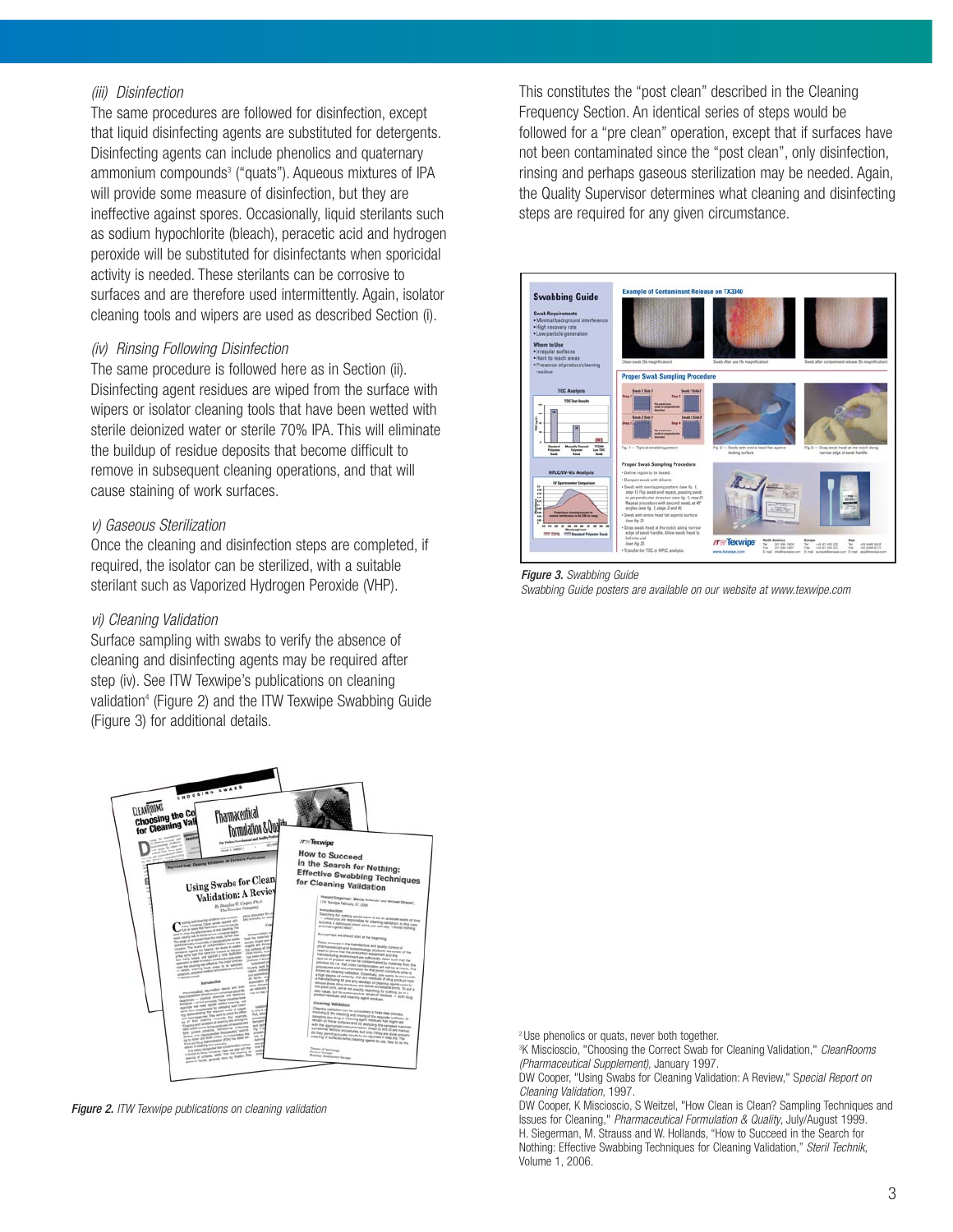# **III. Cleaning Tasks and Recommended Products**

Following is a table of cleaning and disinfecting activities performed on CAIs and the recommended ITW Texwipe products for those tasks.

| <b>Cleaning Task</b>                                                                 | <b>Recommended Products</b>                                                                                                                                                                                                                                                                                                                                                                                                                                                                                                                                                                                                                                             |                                                          |
|--------------------------------------------------------------------------------------|-------------------------------------------------------------------------------------------------------------------------------------------------------------------------------------------------------------------------------------------------------------------------------------------------------------------------------------------------------------------------------------------------------------------------------------------------------------------------------------------------------------------------------------------------------------------------------------------------------------------------------------------------------------------------|----------------------------------------------------------|
| Cleaning and disinfecting of interior walls,<br>ceiling and deck of closed isolators | Use one or more of the following:<br>1. TX7101 Mini AlphaMop™ Isolator<br>Cleaning Tool with TX7114 Mop Covers to<br>reach all interior surfaces of the isolator.<br>Sterilize the TX7101 isolator cleaning tool<br>and TX7114 mop covers before introducing<br>them into the isolator.<br>Dampen the mop covers with sterile WFI,<br>sterile DIW, TX3270 Sterile IPA, detergent<br>cleaning solution, disinfectant solution or<br>liquid sterilant as described in section II.<br>2. TX3252, TX3280 or TX3285 Sterile<br>AlphaSats <sup>®</sup> , containing sealed-border<br>polyester knit wipers, pre-wetted with 70%<br>sterile-filtered IPA and gamma-irradiated. | TX7101 Mini AlphaMop <sup>™</sup> Isolator Cleaning Tool |
|                                                                                      | 3. TX3215, TX3212 or TX3211 Dry<br>SterileWipes <sup>™</sup> containing gamma-irradiated<br>polyester knit wipers. Dampen the wipers<br>with the solutions described in 1 above, as<br>appropriate for the cleaning task at hand.<br>4. TX714A Swabs for cleaning hard to                                                                                                                                                                                                                                                                                                                                                                                               | <b>TX7114 Mop Covers</b><br>TX3270 Sterile IPA           |
|                                                                                      | reach spaces or isolator corners. TX714A<br>swabs can be dampened with one of the<br>solutions described in 1 above.                                                                                                                                                                                                                                                                                                                                                                                                                                                                                                                                                    | TX3252, TX3280 and TX3285 Sterile AlphaSats®             |
| Cleaning up spills while isolator is in use                                          | TX3215, TX3212 or TX3211 SterileWipes for<br>absorbing spilled liquid, then TX3252,<br>TX3280 or TX3285 Sterile AlphaSats for<br>removing surface contamination.                                                                                                                                                                                                                                                                                                                                                                                                                                                                                                        | TX3215, TX3212 and TX3211 SterileWipes <sup>™</sup>      |
| Wiping mating and sealing surfaces between<br>transfer isolator(s) and main isolator | TX3252, TX3280 or TX3285 Sterile AlphaSats                                                                                                                                                                                                                                                                                                                                                                                                                                                                                                                                                                                                                              | TX714A Large Alpha <sup>®</sup> Swab                     |
| Wiping down articles before placing them<br>in the transfer isolator                 | TX3252, TX3280 or TX3285 Sterile AlphaSats                                                                                                                                                                                                                                                                                                                                                                                                                                                                                                                                                                                                                              |                                                          |
| Validation of isolator cleaning                                                      | <b>TX3340 TOC Validation Kit</b>                                                                                                                                                                                                                                                                                                                                                                                                                                                                                                                                                                                                                                        | TX3340 TOC Validation Kit                                |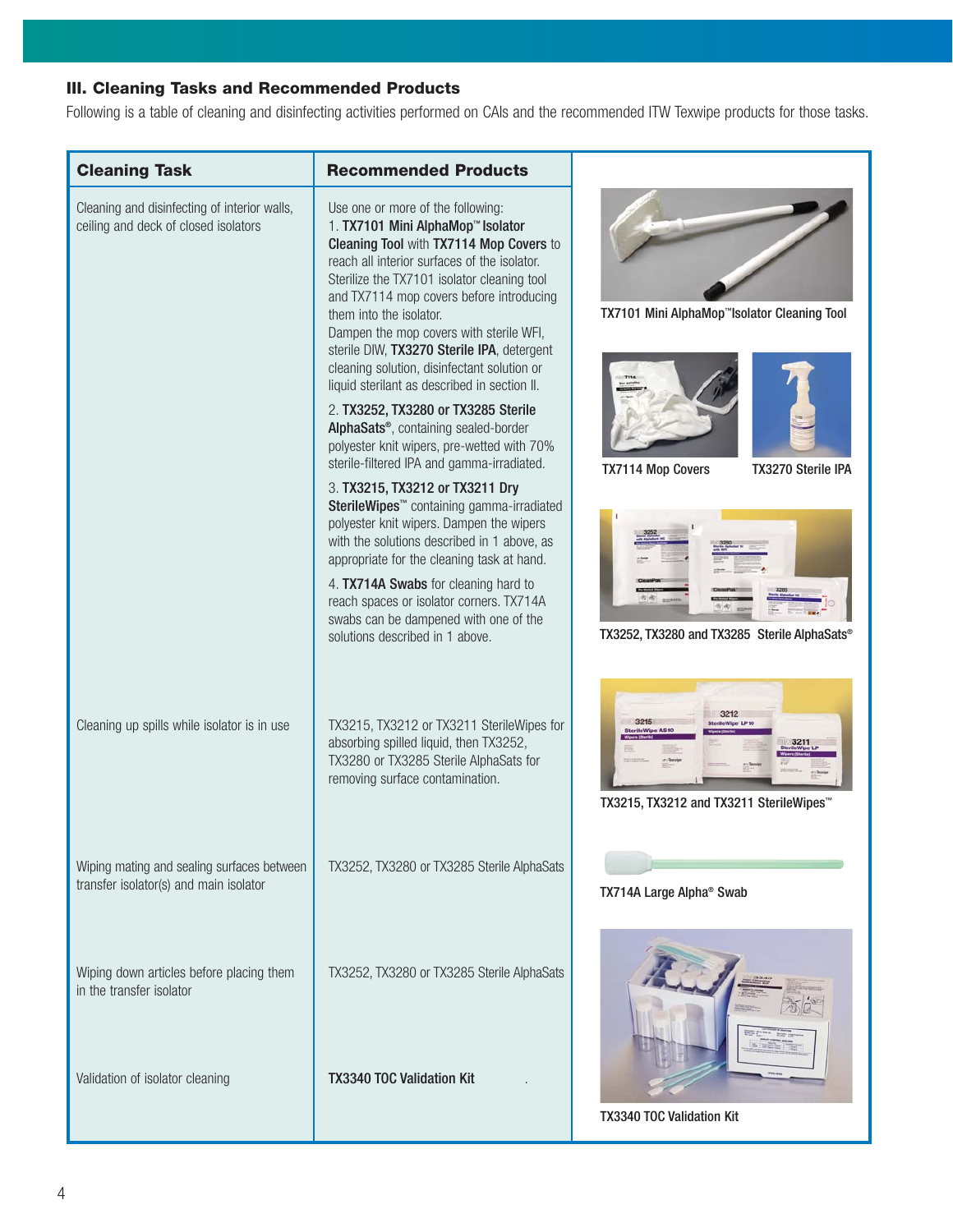# **IV. Detailed Product Descriptions**

#### **TX7101 Mini AlphaMop™ Isolator Cleaning Tool**



The ITW Texwipe TX7101 Mini AlphaMop™ Isolator Cleaning Tool is designed to facilitate cleaning of CAIs. The mop head has a low, flat profile, rounded corners and

is totally autoclavable. The swivel joint allows the user to reach otherwise inaccessible areas. The replaceable foam pad ensures that the mop cover conforms to the surfaces that are being cleaned. TX7101 includes two handles, 18" and 24" (46 cm and 61 cm), and is easily used with one hand. Changing the mop covers is quick and easy — they are designed to slip on and off, yet remain secure while in use.

| <b>Product Number Description</b> |                                    | Packaging               |
|-----------------------------------|------------------------------------|-------------------------|
| TX7101                            | Mini AlphaMop™                     | 1 mop/case              |
|                                   | <b>Isolator Cleaning Tool</b>      | 2 handles (18" and 24") |
|                                   | 1 polyester foam pad               |                         |
|                                   | 6 polyester mop covers             |                         |
| TX7114                            | Mini AlphaMop™ covers              | 150 mop covers/case     |
|                                   | AlphaWipe <sup>®</sup> replacement | 25 covers/inner bag     |
|                                   | mop covers                         | 6 inner bags/case       |
|                                   |                                    | 6 foam pads/case        |

#### **TX3270 Sterile 70% IPA — 16-oz. (473 ml) spray bottle**

This product is used for convenient dispensing of sterile 70% IPA onto dry sterile wipers or onto mop covers for cleaning and sanitizing activities during production and to remove cleaning and disinfecting agent residues from surfaces. The spray bottle can also be used to sanitize gloves during production.



## **Sterile Wipers**

ITW Texwipe SterileWipe™, incorporating polyester knit wipers gamma-irradiated to an SAL of 10-6, are recommended for the cleaning and disinfection of CAIs. These wipers are used during production to clean up spills, or to provide clean work surfaces. When wetted with sterile 70% IPA, they can be used to clean surfaces or to wipe down gloves during production. These wipers can be wetted with:

(i) detergents to clean the isolator,

(ii) deionized water or 70% IPA to remove cleaning agent residues, (iii) disinfecting agents to disinfect the isolator and (iv) deionized water or 70% IPA to remove disinfectant residues.



# **Product Number Characteristics And Selection Criterion Criterion** TX3215 SterileWipe™ AS 10 12" x 12" (31 cm x 31 cm) Highest absorbency two ply, sealed-border polyester knit Low particle and fiber levels TX3212 SterileWipe™ LP 10 12" x 12" (31 cm x 31 cm) Moderate absorbency single ply, sealed-border polyester knit Lowest particle and fiber levels TX3211 SterileWipe™ LP 9" x 9" (23 cm x 23 cm) Moderate absorbency single ply, cut-edge polyester knit Cut edges contribute to higher fiber levels Most economical

\*Another sterile wiper, TX3210 SterileWipe™ HS II, made of blended polyester-cellulose is also available, but it is not generally recommended for isolator cleaning because of its higher particle and fiber burden compared to the polyester knit wipers shown above.

# **SterileWipe™ Selection Guide\***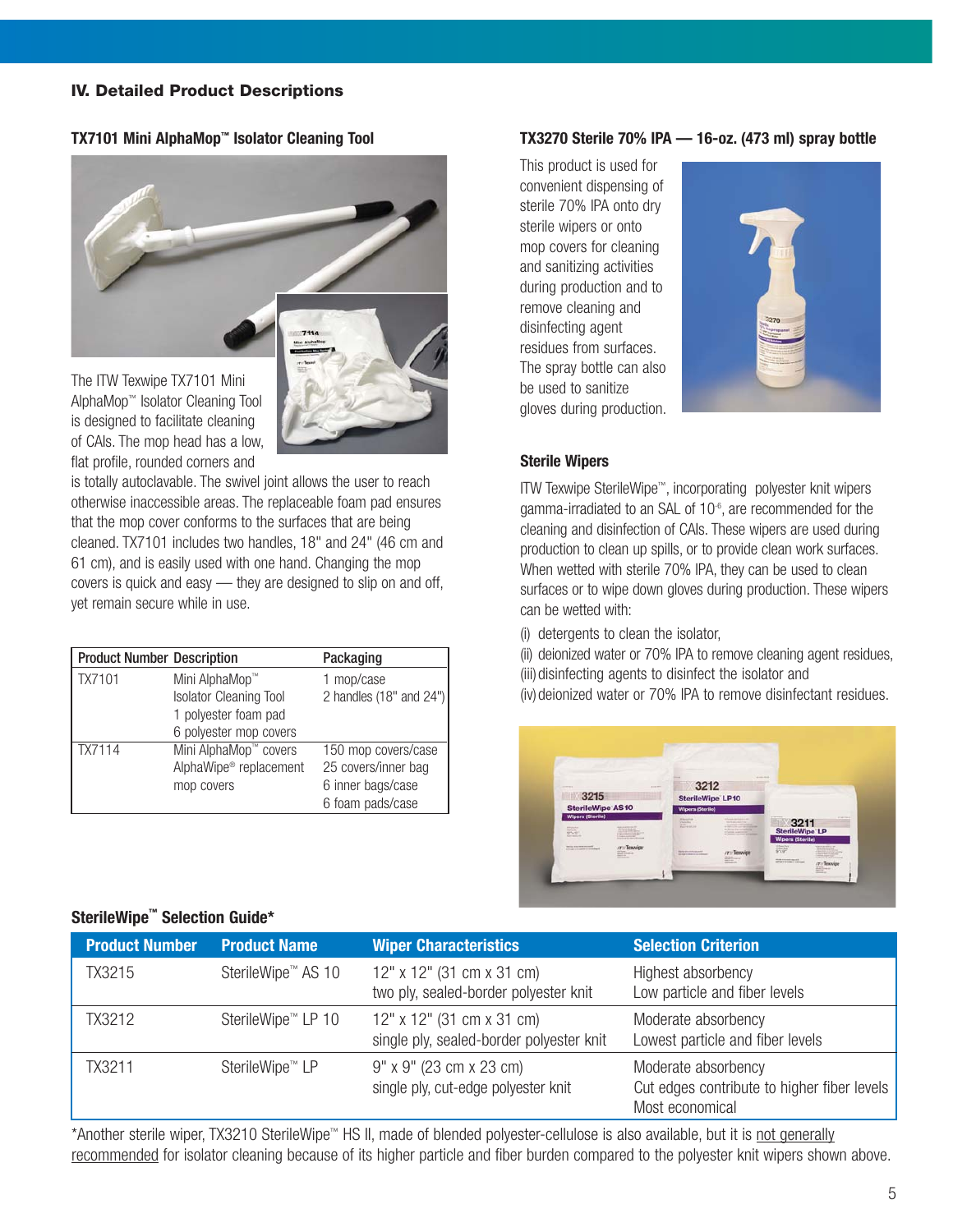# **Sterile Wipers Pre-Wetted with 70% IPA**

The following pre-wetted wipers are all polyester knit, laundered, pre-wetted with 0.2 um-filtered 70% IPA, then gamma-irradiated to a Sterility Assurance Level of 10<sup>-6</sup>. These wipers eliminate the need to use sterile 70% IPA in the isolator and are used during production to clean up spills or to wipe down gloves. These wipers are also used to remove cleaning and disinfecting agent residues or to sanitize surfaces just prior to production. Note that WFI is used in place of DIW in the TX3280 below.



# **Sterile AlphaSat® Selection Guide\***

| <b>Product Number</b> | <b>Product Name</b>                                             | <b>Wiper Characteristics</b>                                                 | <b>Selection Criterion</b>                                                                                                                                                             |
|-----------------------|-----------------------------------------------------------------|------------------------------------------------------------------------------|----------------------------------------------------------------------------------------------------------------------------------------------------------------------------------------|
| <b>TX3252</b>         | Sterile AlphaSat <sup>®</sup><br>with AlphaSorb <sup>®</sup> HC | 12" x 12" (31 cm x 31 cm)<br>two ply, cut-edge polyester knit                | Delivers largest amount of 70% IPA<br>of the three choices<br>Low particle and fiber levels                                                                                            |
| TX3280                | Sterile AlphaSat <sup>®</sup> 10<br>with WFI                    | 12" x 12" (31 cm x 31 cm)<br>single ply, sealed-border polyester knit        | Wetting solution is 70% IPA / 30% WFI<br>Lowest particle and fiber levels                                                                                                              |
| <b>TX3285</b>         | Sterile AlphaSat <sup>®</sup> 10                                | $9'' \times 9''$ (31 cm x 31 cm)<br>single ply, sealed-border polyester knit | Smallest wiper of the three choices<br>Wipers are individually folded in half, then<br>stacked before pre-wetting and packaging<br>Lowest particle and fiber levels<br>Most economical |

\*Another sterile pre-wetted product, TX3217 Sterile TechniSat® HS II, incorporating blended polyester-cellulose wipers is also available, but it is not generally recommended for isolator cleaning because of higher particle and fiber burden compared to the polyester knit wipers shown above.

# **TX714A Large Alpha® Swab**



Incorporates AlphaLite® polyester knit fabric thermally bonded to a polypropylene handle. Ideal for cleaning hard-to-reach spaces, crevices, nooks, crannies and isolator corners. Ideal for performing final sampling to verify absence of visible residues. Packaged 50 swabs per inner bag; 2 inner bags per outer bag.

# **TX3340 TOC Validation Kit**

Sampling Kit for Cleaning Validation for use with TOC Analyzers

# Kit Components

- 12 40 ml clear vials with bonded septa caps, certified  $<$ 10 ppb TOC
- 24 TX714K Large SnapSwabs™, certified <50 ppb TOC 12 vial labels

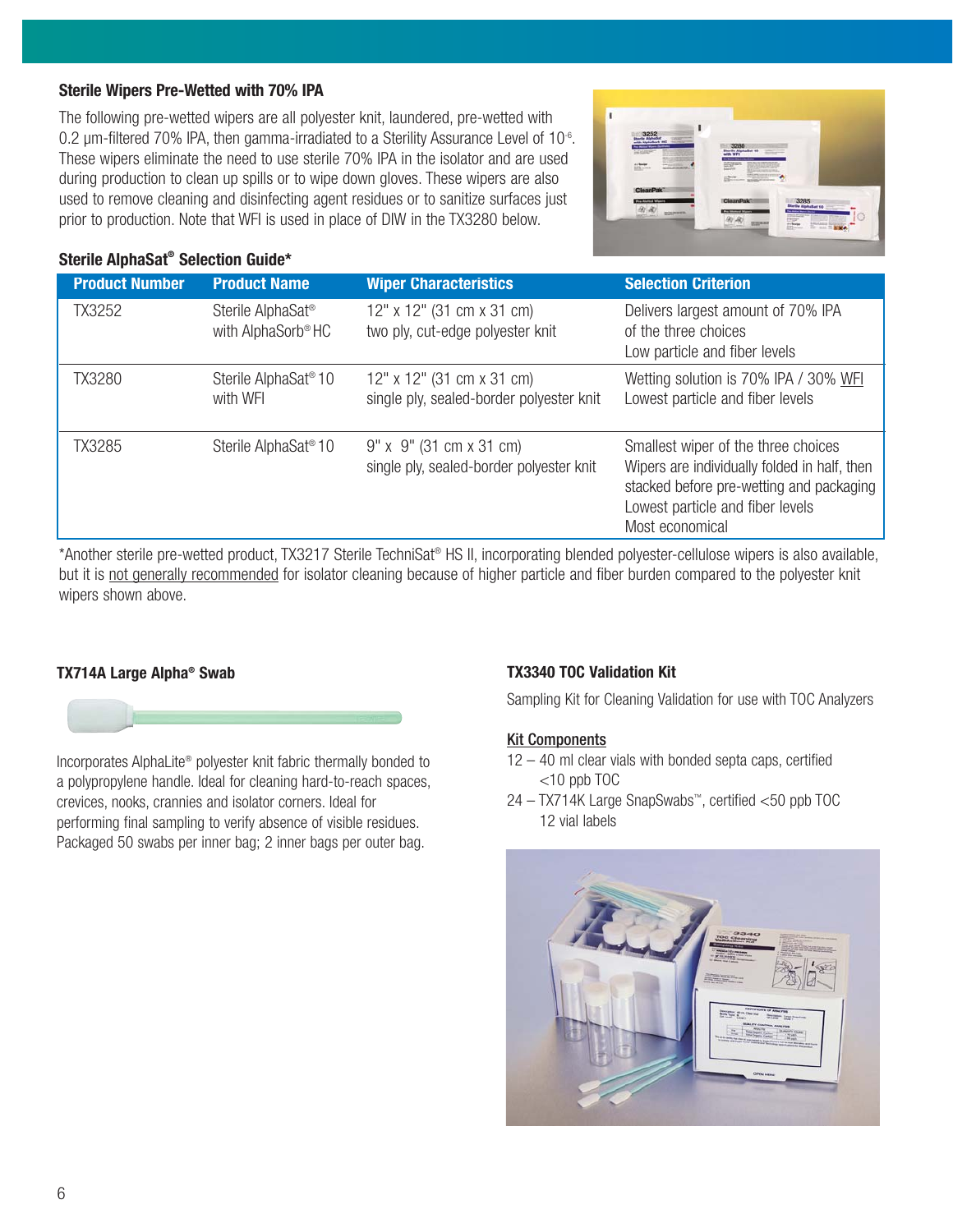#### **V. Optimum Cleaning Procedures**

Cleaning of separative enclosures such as pharmaceutical isolators requires specialized procedures for optimum results — procedures termed as "critical cleaning". These procedures are counterintuitive and differ from the casual, cursory wiping approach that is used to clean a kitchen

counter at home. While old and worn cotton dishtowels (often not replaced for many days) may be used in a circular motion to clean up spills or soils on kitchen countertops, this approach cannot be employed for separative enclosures. Neither the wiping material nor the wiping action would be appropriate for isolators and safety cabinets. The kitchen counter may look clean  $-$  in fact, it may appear clean enough to eat on<sup>4</sup>  $-$  but it is still not clean enough for the contamination requirements of a separative enclosure.

The wiping action puts the fabric in intimate contact with the surface, allowing the application of strong forces for the removal of contaminants such as bioburden. Wiping has a long and successful history for removal of contaminants from cleanroom surfaces. However, to be successful, the wiper must be used properly. The table below addresses the primary concerns in the use of wipers and mops for critical cleaning and provides corresponding best practices with explanations. This information is also summarized in the wiping guide (*Figure 4*).



#### Figure 4. Wiping Guide

Wiping Guide posters are available on our website at www.texwipe.com

<sup>4</sup> This probably speaks more to the tolerance of the human body for environmental bacteria than the apparent cleanliness of the counter.

| <b>Concern</b>                                                  | <b>Best Practice</b>                                                           | <b>Comment</b>                                                                                                                                                                                                                    |
|-----------------------------------------------------------------|--------------------------------------------------------------------------------|-----------------------------------------------------------------------------------------------------------------------------------------------------------------------------------------------------------------------------------|
| Effective removal of surface soils                              | Select wiping material that entraps soils                                      | Soils are collected in the fabric and discarded<br>with the wiper                                                                                                                                                                 |
|                                                                 | Fold wiper in quarters                                                         | Ensures full contact of wiper to surface                                                                                                                                                                                          |
|                                                                 | Use appropriate detergent or other<br>cleaning agent                           | Cleaning agent must be compatible with<br>materials of construction used in isolators or<br>safety cabinets                                                                                                                       |
| Re-contamination of surfaces<br>already cleaned                 | Select non-linting fabrics                                                     | Prevents contamination of wiped surface<br>from particles and fibers from wiper fabric                                                                                                                                            |
|                                                                 | Wipe in linear, overlapping strokes from<br>clean area to dirty area           | Wipe vertical surfaces from top to bottom<br>Circular wiping action re-contaminates area<br>just cleaned                                                                                                                          |
|                                                                 | Refold wiper to expose fresh wiper<br>surface after each stroke                | Prevents re-deposition of contaminants<br>picked up on previous stroke                                                                                                                                                            |
| Deposition of residues from<br>cleaning and disinfecting agents | Remove residues with wipers wetted with<br>deionized water or 70% IPA solution | Ensures that bare surfaces are disinfected<br>and that unsightly corrosive residues do not<br>accumulate                                                                                                                          |
| Cleaning effectiveness                                          | Surfaces should be free from visible<br>contaminants after cleaning            | Iluminating surface with high intensity light<br>at an oblique angle will help to identify<br>soils not removed<br>Examine the last wiper in contact with<br>the surface to verify absence of visual<br>contaminants on the wiper |

#### **Critical Cleaning with Wipers and Mops**